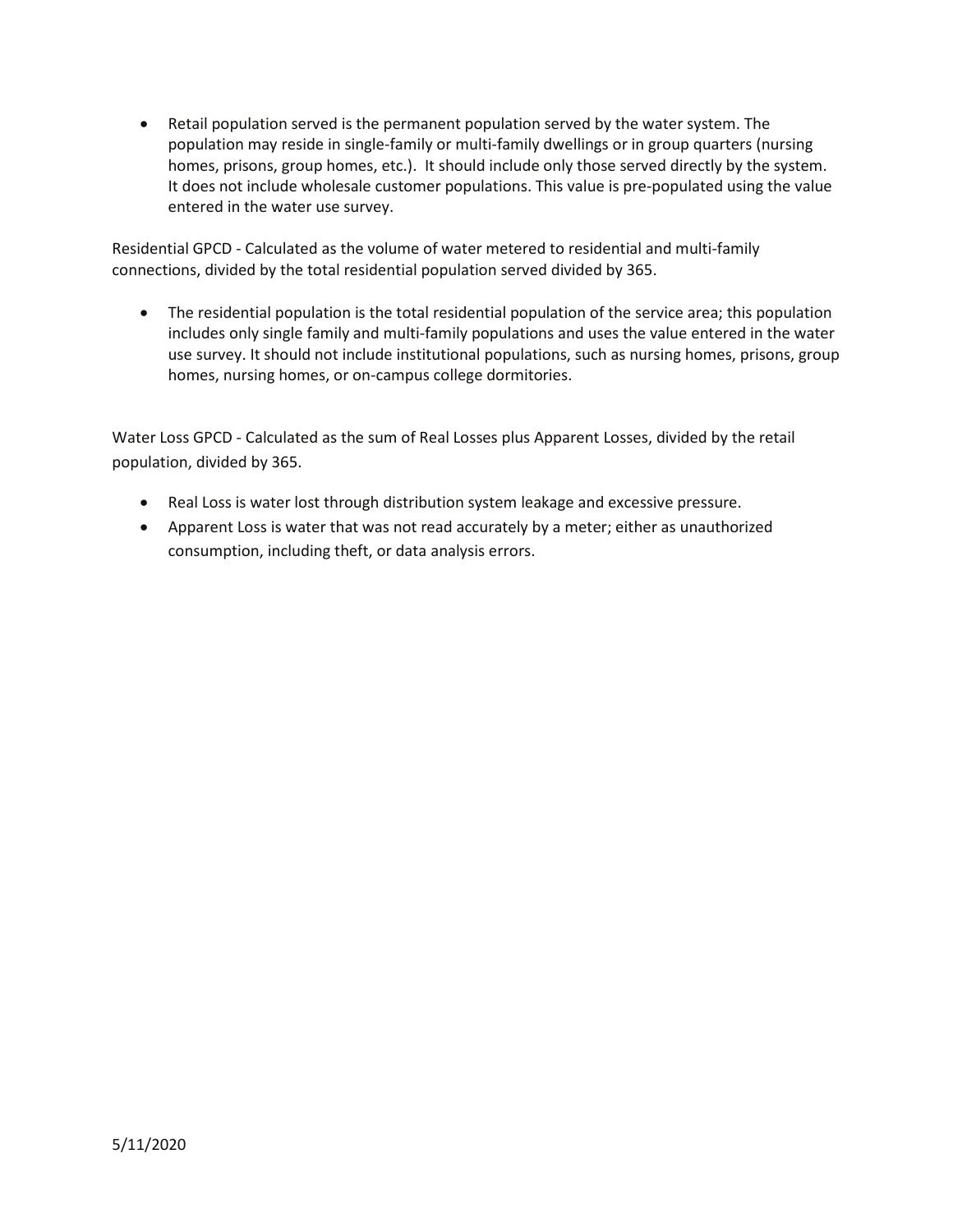|                                                      | <b>Water Planning</b>                     | Water Loss Audit (WLA) GPCD <sup>1</sup> Input and | <b>Conservation Annual Report</b>                  |
|------------------------------------------------------|-------------------------------------------|----------------------------------------------------|----------------------------------------------------|
|                                                      | <b>GPCD</b>                               | Water Loss GPCD <sup>2</sup>                       | Total GPCD <sup>3</sup> , Residential              |
|                                                      |                                           |                                                    | GPCD <sup>4</sup> and Water Loss GPCD <sup>5</sup> |
|                                                      |                                           |                                                    |                                                    |
| Responsible                                          | Water Supply &                            | Water Science & Conservation -                     | Water Science & Conservation                       |
| <b>Program Area</b>                                  | Infrastructure-                           | Conservation & Innovative Water                    | - Conservation & Innovative                        |
|                                                      | <b>Water Supply</b>                       | Technologies – Municipal Water                     | Water Technologies -                               |
|                                                      | Planning                                  | Conservation                                       | <b>Municipal Water Conservation</b>                |
| <b>Water Data Collection</b>                         | Public Water Systems                      | <sup>1</sup> Treated purchased and treated         | Public Water System data                           |
|                                                      | self-reported use                         | wholesale sales volumes from WUS. Input            | pushed through WLA. If no                          |
|                                                      | through the annual                        | (produced) volume from the Public Water            | WLA, pushed directly from                          |
|                                                      | <b>Water Use Survey</b>                   | System                                             | <b>WUS</b>                                         |
|                                                      | (WUS)                                     |                                                    |                                                    |
|                                                      |                                           | <sup>2</sup> Using calculated values based on PWS  |                                                    |
|                                                      |                                           | entries into the WLA                               |                                                    |
|                                                      |                                           |                                                    |                                                    |
| <b>Population Data</b>                               | Board-adopted                             | Pushed from WUS                                    | <sup>3</sup> Pushed from WUS through               |
| <b>Collection</b>                                    | population projections                    |                                                    | WLA. If no WLA, pushed                             |
|                                                      | based upon: Public                        |                                                    | directly from WUS                                  |
|                                                      | Water System self-                        |                                                    |                                                    |
|                                                      | reported connection                       |                                                    | <sup>4</sup> Self-entered by Public Water          |
|                                                      | data through annual                       |                                                    |                                                    |
|                                                      |                                           |                                                    | System                                             |
|                                                      | WUS, service area<br>estimates based upon |                                                    | <sup>5</sup> Pushed from WUS through               |
|                                                      |                                           |                                                    | WLA. If no WLA, pushed                             |
|                                                      | census, or estimated                      |                                                    | directly from WUS (same                            |
|                                                      | connections and avg                       |                                                    | value as $3$ )                                     |
|                                                      | household size                            |                                                    |                                                    |
|                                                      |                                           |                                                    |                                                    |
| <b>Reporting Period for</b><br><b>TWDB-Generated</b> | 1/1/20xx-12/31/20xx                       | 1/1/20xx-12/31/20xx                                | 1/1/20xx-12/31/20xx                                |
|                                                      |                                           |                                                    |                                                    |
| <b>Estimates/Reports</b>                             |                                           |                                                    |                                                    |
| <b>Reporting Unit</b>                                | <b>Regional Water</b>                     | Public Water System                                | Public Water System                                |
|                                                      | <b>Planning Water User</b>                |                                                    |                                                    |
|                                                      | Group (Utilities >100                     |                                                    |                                                    |
|                                                      | acre-feet per year,                       |                                                    |                                                    |
|                                                      | which may be                              |                                                    |                                                    |
|                                                      | composed of multiple                      |                                                    |                                                    |
|                                                      | Public Water Systems)                     |                                                    |                                                    |
|                                                      |                                           |                                                    |                                                    |